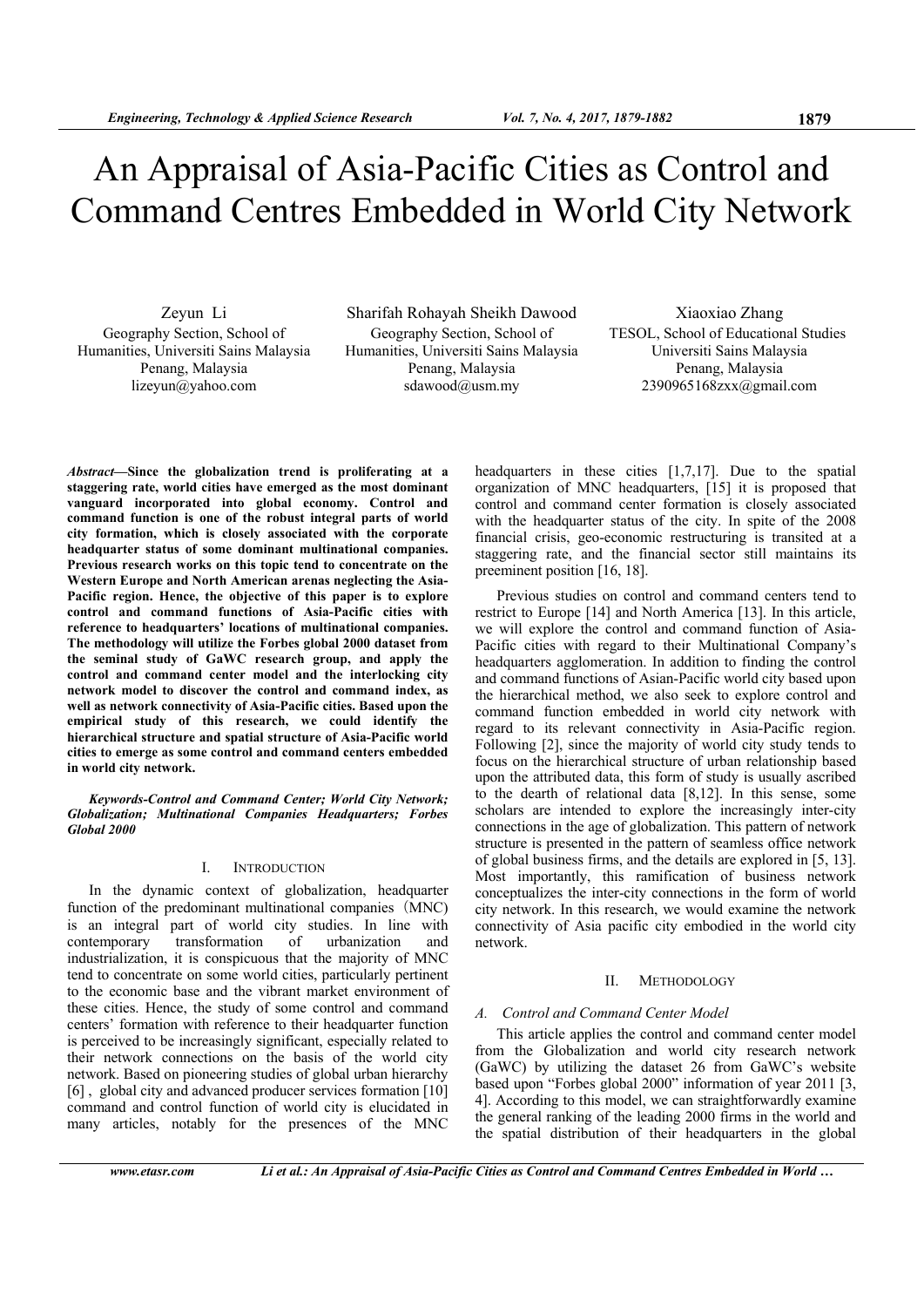territory. Specifically, the general ranking is attributed to the comprehensive information of sales, profits and market values of Forbes database and headquarters' distribution is derived from company websites, and some business websites, as well as Google Map. In practice, in order to avoid some hidden and ambiguous results in this research, we will draw on the previous GaWC experience in the control and command center research. Generally, since bunds of companies' headquarters are not concentrated in the core city area, they are decentralized in the suburban locations or satellite city of core city. In this multi-layered analysis, we will initiate the metropolitan area to replace the concept of city in our research. For instance, as some headquarters in Kuala Lumpur of Malaysia are located in its satellite city Petaling Jaya or its neighboring state Selangor, hence, we will qualify a notable metropolitan area Kuala Lumpur-Petaling Jaya-Selangor to represent our sourced headquarters in the Kuala Lumpur area. In other words, in this research, city is replaced by its corresponding metropolitan area for deep analysis.

According to these two streams of information, we can clearly calculate the quantity of Forbes global 2000 companies in each Asia-Pacific metropolitan area. In line with the quantitative calculation, we will incorporate firm size and other essential information in our analysis. Eventually, a control and command index ( CCI ) is proposed in our article which derived from GaWC research network. Along with general hierarchical ranking, CCI is able to simplify the ranking of the control and command centre in Asia-pacific area with reference to a more rigorous evaluation method. Specifically, a measurement of linear combination about control and command index is not restricted to simple count of headquarters and one variable in a city. In such an index, we invariably approach some other dominant variables in the Forbes global 2000 database. Hence, this index is equal to the sum of percentage of four critical variables along with quantity of headquarters, which are revenues, assets, profit, as well as market value. The major formula is summarized as followings:

$$
CCI_{X,Y} = \sum_{i=1}^{n} \frac{R_{i,x,y} + A_{i,x,y} + P_{i,x,y} + MW_{i,x,y}}{4}
$$
 (1)

Where  $R_{i,x,y}$  refers to the percentage of revenues derived from total database;  $A_{i,x,y}$  is the percentage of assets in the total database,  $P_{i,x,y}$  and  $\overline{MW}_{i,x,y}$  are the percentage of profit and market value from the total database respectively. Apart from four variables, *i* denotes the quantity of Global 2000 company headquarters in a city and *n* represents the total number of headquarters in city *x* in given year *y*. In addition to formal specification of control and command centre model, GaWC research network also simplify the 80 industries in Forbes global 2000 database into 10 ordinary sectors using the Global Industrial Classification Standard (GICS). In our research, we homogenise the Asia-pacific cities with reference to 10 ordinary sectors in order to find the sectoral structure of control and command centres in the Asia-Pacific region

#### *B. Interlocking City Network Model*

 Generally, world city tends to deemed as a global service center integrated in the global economy, interlocking city network model is initiated in this research so that we could measure the global network connectivity of Asia-Pacific cities embedded in world city network. Building upon the model specification of GaWC research network [13, 14] and theory of world city network, we specify the model in the matrix of  $V_{ij}$ . Clearly, this matrix demonstrates the presence of *j* firms in *i*  cities, and  $V_{ij}$  is considered as the service value of firm *j* with reference to city *i*; practically, the network connectivity of each paired cities are indicated as followings:

$$
R_{ab,j} = V_{aj} \times V_{bj} \tag{2}
$$

Where  $V_{aj}$  and  $V_{bj}$  refer to service value of firm j with regard to city *a* and city *b* in the city dyad network.

 Apart from the paired city connectivity derived from one firm, we also need to gauge the aggregate city connectivity of all advanced producer services firms between city *a* and *b* in the interlocking city network model. The formula is developed in details as followings:

$$
R_{ab} = \sum R_{ab,j} \quad (3)
$$

 Finally, in order to identify the global network connectivity of single city drawn from the interlocking city network model. The formula is elucidated below:

$$
GNC_a = \sum R_{ai} \ (a \neq i) \qquad (4)
$$

Where *GNC<sub>a</sub>* is network connectivity of city a with regards to all cities and all advance producer services firms. Therefore, the result is indicated in the relative value in this Table I in terms of the connectivity of top 10 cities in the Asia-pacific region. Based upon model specification of interlocking city network, GaWC research network collect the relational data for the subsequent calculation and analysis. In order to produce the interlocking network about location strategy of multinational companies in the global scale, the notable of data collection procedure is constituted of three parts, which are detailed as followings: At the beginning, GaWC research network select the 526 cities covering all of global arenas. These cities tend to be some capital cities, metropolises and some other dominant cities of each country. In addition to city selection, GaWC implemented the procedure to select the firms for constructing a matrix. The criterion is determined by the ranking of firm size. Consequently, a dataset of global producer service firms are qualified with the branches above 15 different cities and at least one branch in each of the three global arenas, which are East Europe, North America and Asia Pacific. Based upon the rigorous detection process, a number of 175 leading advanced producer service firms are identified in this database. In line with the cities and firms selection, meanwhile, we also assign the service value in terms of an advanced producer services firm in a city. Two kind of secondary information are collected by GaWC research network. The first information refers to the size of firm office or branch in a city, notably for the number of practitioners and quantity of offices in a city. Besides, the second spectrum of information is collected based on extra-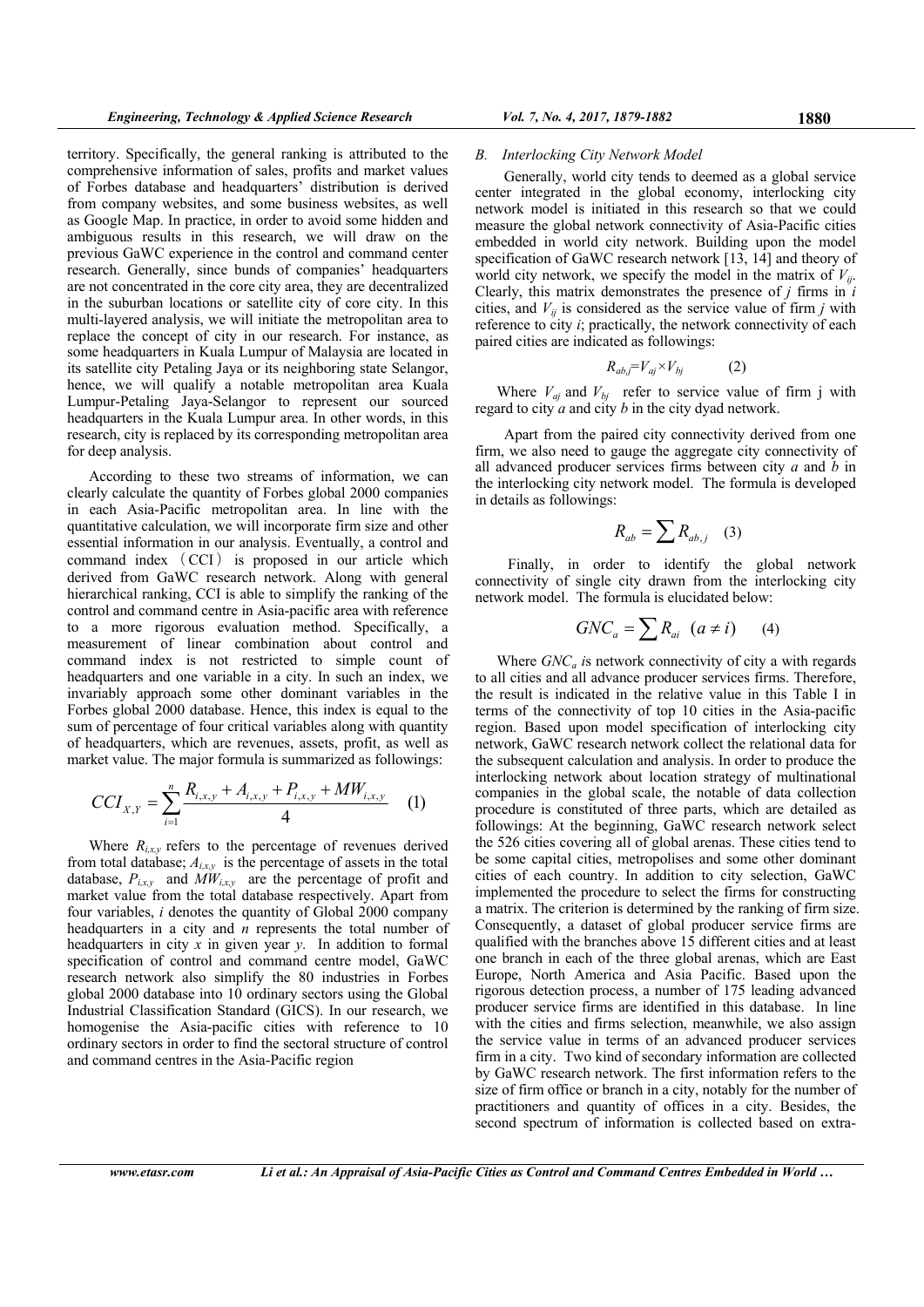locational functions of branches or offices in a city, for instance, national headquarter, regional headquarter and local branches. According to the above two types of information, we assign the service value of a firm's presence in a city covering a range between 0 and 5. Specifically, a city with a firm's headquarter is assigned with 5 whereas a normal office or branch is deems as 2 in the scoring system. Besides, if an office with no partner, the mark will reduce to 1. In contrast, if an office possesses large pattern of size, the score is increased to 3. Finally, an office is considered as regional headquarters, the mark will be 4.

#### III. RESULTS AND DISCUSSION

 Table I summarizes the major indicators of top 10 Asiapacific control and command centers based upon the Forbes 2000 corporations' headquarters' ranking. This table encompasses the information of pilot study about number of sectors from GICS, number of firms' headquarters, control and command index, as well as the network connectivity of each city. Accordingly, we can demonstrate that the Tokyo is the leading control and command center in the Asia-Pacific region. Based on this table, it is conspicuous that this world city possesses the highest quantity of the Global 2000 companies' headquarters and number of GICS sectors. Clearly, the quantity of headquarters is twice over the second position city- Seoul. This trend of hierarchy is attributed to the robust economic base and multifarious industry structure of Japan in the world economy. Not surprisingly, this diversity of industry and economy development of Japan enables its strategic center (Tokyo) to attract huge amount of multinational companies pertaining to Japan's economy development. Apart from Tokyo' irreplaceable position in the Asia-Pacific world city network, some other capital cities of emerging counties are also embodied in an incipient power integrated in the Asia-Pacific economy. In this situation, we could find that Korea, Hong Kong and China aggressively strive to attract the MNC headquarters in their capital cities in the era of globalization. This unprecedented framework of the MNC agglomeration in some capital cities tend to be associated with a structural amalgam of spatial dispersal and global integration in these countries [9, 11]. Since these capital cities entail a network power in the world city network, this network power significantly contributes to its control and command center formation. In other words, network power is correlated with the control and command center development.

 In general, the ranking of connectivity has implications on the power of a city; meanwhile, instructional power is the major determinants for the control and command center development [14]. In this article, we will examine the interrelationship between the control and command index and network connectivity. According to Table I, we could find that the ranking of control and command index tends to epitomize an inconsistent correlation with the network connectivity. Clearly, some cities maintain a conspicuous higher ranking in the control and command index whereas they are only featured a lower ranking in the batch of network connectivity. For instance, Osaka is classified in this group with a lower network connectivity of only 18.79 as compared to other competitors in the world city network. With the exception of some slight distinctions between CCI and network connectivity in most cities, Hong Kong performs a notable position in the status of highest connectivity of world city network in spite of relative average ranking in the CCI. Hence, the preliminary glimpse of general ranking of control and command is not enough to discover the intrinsic hierarchical structure of control and command center embedded in world city network, the next section attempts to elucidate the sectoral structure of control and command center embedded in the world city network based upon GICS sectors. According to Table II., we can find Tokyo is by far the most dominant control and command center in the majority sectors in the face of the competition with other Asia-Pacific cities. The successful of Tokyo in the majority rankings tends to attributed to its unprecedented economic power, industrialization and urbanization in the context of globalization. Apart from Tokyo, Beijing is another critical city in several spectrums of sectoral ranking, notably for the financial and utilities sectors. Beijing has powerful financial and utilities market in the Asian arena as so far, possibly reflecting the trend of rapid economic transformation, industrial consolidation, as well as urban restructuring of China. On the other hand, this sectoral ranking also implies that Beijing is the preeminent world city in the global scale. Apart from Tokyo and Beijing, some other cities are embodied by a complementary ranking in the different sectors, which means some cites are ranking higher in one sector whilst they are possible ranking lower in other sectors, the other competitors will replace or complement its position in the respective sectoral ranking.

| Ranking        | <b>City</b>           | <b>No of GICS sectors</b> | No of HOs | <b>CCI</b> | <b>Network Connectivity</b><br>London=100 |  |
|----------------|-----------------------|---------------------------|-----------|------------|-------------------------------------------|--|
|                | Tokyo                 | 10                        | 154       | 23.15      | 65.22                                     |  |
|                | Seoul                 |                           | 60        | 7.16       | 53.42                                     |  |
|                | Hong Kong             |                           | 48        | 8.11       | 77.91                                     |  |
|                | Beijing               |                           | 45        | 18.68      | 62.19                                     |  |
|                | Taipei                | o                         | 27        | 2.55       | 43.88                                     |  |
| 6              | Mumbai                | q                         | 26        | 3.28       | 59.42                                     |  |
|                | Osaka                 |                           | 23        | 2.70       | 18.79                                     |  |
| 8              | Sydney                |                           | 21        | 3.57       | 62.91                                     |  |
| 9              | Shanghai              | h                         | 19        | 2.49       | 64.52                                     |  |
| 1 <sub>0</sub> | S <sub>inconora</sub> |                           | 1 Q       | 2.36       | 6762                                      |  |

TABLE I. TOP 10 HEADQUARTER CITIES IN ASIA-PACIFIC REGION

10 Singapore 5 18 2.36 67.63<br>SOURCE: Compiled and analysed by authors from Dataset 26 of the GaWC research network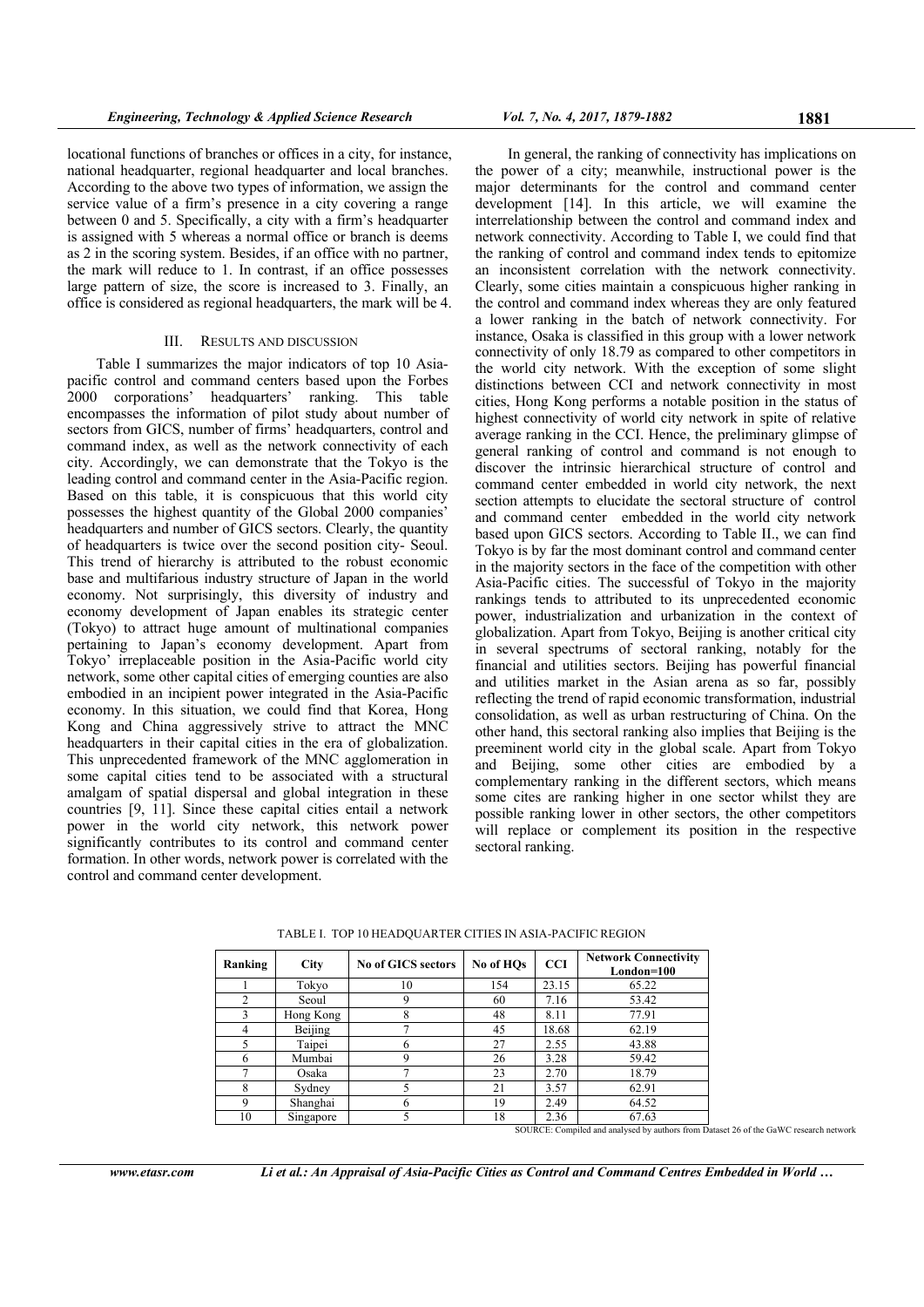| TABLE II.<br>TOP 5 HEADQUARTER CITIES IN ASIA-PACIFIC REGION BY GICS SECTORS |                               |                |                     |     |                                   |                |              |                |                    |                               |             |     |
|------------------------------------------------------------------------------|-------------------------------|----------------|---------------------|-----|-----------------------------------|----------------|--------------|----------------|--------------------|-------------------------------|-------------|-----|
| Ranking                                                                      | Discretionar<br>Consumer<br>▶ | Ě              | Consumer<br>staples | ĤО  | Energy                            | Ě              | Financials   | Ě              | Health care        | Ě                             | Industrials | НQs |
| 1                                                                            | Tokyo                         | 23             | Tokyo               | 11  | Beijing                           | 6              | Tokyo        | 30             | Tokyo              | 9                             | Tokyo       | 43  |
| $\overline{c}$                                                               | Seoul                         | 8              | Sydney              | 3   | Tokyo                             | 6              | Hong Kong    | 21             | Mumbai             | $\overline{c}$                | Seoul       | 18  |
| 3                                                                            | Hong Kong                     | 6              | Singapore           | 3   | Mumbai                            | 5              | Beijing      | 15             | Nagoya             |                               | Beijing     | 11  |
| 4                                                                            | Osaka                         | 6              | Bangkok             | 3   | Seoul                             | 4              | Sydney       | 13             | Osaka              |                               | Hong Kong   | 8   |
| 5                                                                            | Kariya                        | $\overline{4}$ | Hong Kong           | 2   | Bangkok                           | 3              | Seoul        | 13             | Shanghai           |                               | Osaka       | 8   |
|                                                                              | Information<br>Technology     | Ě              | Materials           | НQs | Telecommun<br>services<br>ication | HQs            | Utilities    | НQs            | ranking<br>Overall | Industry                      | Ě           |     |
|                                                                              | Taipei                        | 5              | Tokyo               | 23  | Tokyo                             | 3              | Beijing      | 6              | Tokyo              | Industrials                   | 43          |     |
| $\overline{c}$                                                               | Seoul                         | 3              | Seoul               | 8   | Seoul                             | 3              | Hong Kong    | 6              | Tokyo              | Financials                    | 30          |     |
| 3                                                                            | Tokyo                         | 3              | Melbourne           | 6   | Hong Kong                         | $\overline{2}$ | Delhi        | $\overline{4}$ | Tokyo              | <b>Consumer Discretionary</b> | 23          |     |
| 4                                                                            | Beijing                       | 3              | Osaka               | 4   | Riyadh                            | 2              | Kuala Lumpur | 3              | Tokyo              | Materials                     | 23          |     |
| 5                                                                            | Taoyuan                       | $\overline{c}$ | Mumbai              | 3   | Taipei                            | $\overline{c}$ | Osaka        | $\overline{c}$ | Hong Kong          | Hong Kong                     | 21          |     |

## IV. CONCLUSION

Based upon progressive hierarchical analysis of control and command centers in Asia-Pacific arena, the fascinating hierarchical structure of control and command centers were clearly corroborated. Control and command centers are the major cities that facilitate the development of multinational companies in different countries with access to global market, espousing to the international network. Accordingly, the hierarchical structure of control and command center in Asia-Pacific area can be classified into 3 tiers. Tokyo is the irreplaceable apex location in this urban hierarchy inferred by considering general ranking and sectoral ranking. The enormous quantity of multinational companies is attributed to a vast number of foreign direct investments. On the other hand, since the majority of multinational companies' headquarters tend to agglomerate in some financial centers or industrial centers, the spectacular updating of Japanese economy have moulded its capital city (Tokyo) to sustain the financial center and industrial center in the Asia-Pacific region. Thus, all of above centripetal forces contribute to higher control and command index and network connectivity of Tokyo. Apart from the Tokyo's position in the urban hierarchy of control and command centers, meanwhile, Seoul, Hong Kong and Beijing maintain their second tier's position in the hierarchy. Seoul and Hong Kong are two cities with the consolidated economic base in the Asia region so that they can facilitate the high amount of multinational company regional headquarters. The only exception is Beijing, due to the fact of the rising of industrial transformation of Chinese industries, and west to east shift of world economy. Chinese economy is overwhelmingly acquiring benefits from these opportunities. Consequently, the Apex city of China (Beijing) will attain more chances to linkage with other world cities and attracting of MNC. These all are indispensable benefits affecting the control and command center formation in Beijing. In addition to first and second tiers of leading control and command centers embedded

SOURCE: Compiled and analysed by authors from Dataset 26 of the GaWC research network

in world city network, the third tier is characterized by some other capital cities and metropolises in some Asia emerging economy, as well as some developed counties, such as Australia and Singapore.

Furthermore, with the exception of hierarchical structure of control and command centers in Asia-Pacific region, spatial structure is also essential to be explored. The spatial structure of control and command centers could reflect a west-east disparities of spatial pattern, which means all of leading control and command are concentrated in the East Asia and Pacific regions, there are no candidates are reflected in the West and Middle Asia regions. In spite of fuzzier borders for the space of flow and transnational economy, Asia- Pacific region still indicates a tendency of uneven regional development. Therefore, the majority of multinational companies' headquarters are concentrated in East Asia district albeit some prosperous counties in Middle-East area. This uneven spatial disparity corroborates the importance in terms of location and information of the control and command center formation. Since East Asia and Pacific areas have the convenient location for the transportation and infrastructure development, as well as proximity to global and regional information, they attract the higher quantity of MNC headquarters thereby enhancing their control and command development.

Although this empirical study identifies the hierarchical structure and spatial structure of control and command in the Asia-Pacific region, there still exits some deficiency. In the future research, we will conduct some other spatial analysis and quantitative analysis methods to discover the spatial-temporal structure of control and command centers embedded in world city network.

#### ACKNOWLEDGMENT

The authors would like to thank Universiti Sains Malaysia for providing financial assistance through the USM Fellowship to